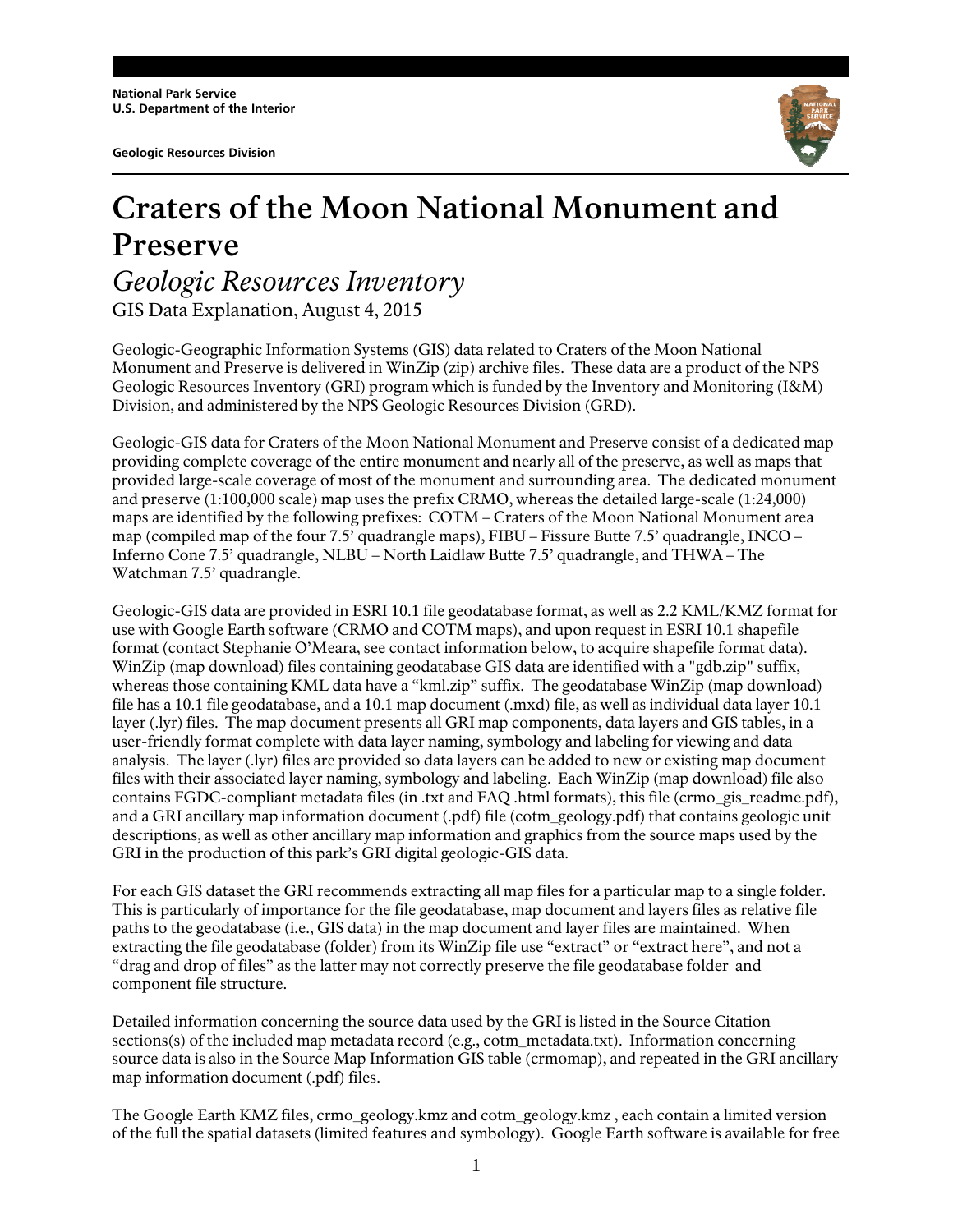at: http://www.google.com/earth/index.html. The KMZ file possesses on-line links to the GRI program and its products, as well as to this readme document (on-line version), the FGDC-compliant FAQ metadata (in .html format), and the GRI ancillary map information (.pdf) document pertaining to this dataset. The readme (.pdf) document, .html FAQ metadata file, and ancillary map information (.pdf) document are also included with the KMZ WinZip file, and users are encouraged to use these files (outside of Google Earth) should accessing the on-line versions via Google Earth be an issue. Users can also download Google Chrome (free at: http://www.google.com/chrome/) to view these files should their default browser not open these files from Google Earth.

Users of this data are cautioned about the locational accuracy of features and should not assume that features are exactly where they portrayed in Google Earth, ArcGIS or other software used to display the data. Refer to the positional accuracy report and use constraints within a map metadata record for additional information concerning the positional accuracy of features in a GRI dataset. Users are also encouraged to only use the Google Earth data for basic visualization, and to use the GIS data for any type of data analysis or investigation.

For detailed information regarding GIS parameters such as data attribute field definitions, attribute field codes, value definitions, and rules that govern relationships found in the data, refer to the NPS Geology-GIS Data Model document, gri\_gdb\_ggdm\_v2dot2.pdf (available at: http://science.nature.nps.gov/im/inventory/geology/GeologyGISDataModel.cfm).

Digital geologic-GIS data in these WinZip files, as well as other GRI digital geologic-GIS datasets prepared as products of the GRI program are available to download from the NPS Data Store Search Application: http://irma.nps.gov/App/Reference/Search. To find GRI data for a specific park or parks select the appropriate park(s), enter "GRI" as a Search Text term, and then select the Search Button.

For a complete listing of Geologic Resources Inventory products and direct links to the download site, visit the GRI publications webpage: http://go.nps.gov/gri\_products.

For more information about the Geologic Resources Inventory Program, visit the GRI webpage: http://www.nature.nps.gov/geology/inventory, or contact:

Bruce Heise Geologist/GRI Inventory Coordinator National Park Service Geologic Resources Division PO Box 25287 Denver, Colorado 80225-0287 phone: (303) 969-2017 fax: (303) 987-6792 e-mail: **bruce** heise@nps.gov

To provide feedback or to inquire about the use of GRI products, contact Bruce Heise (contact information listed above). For information about the status of GRI digital geologic-GIS data for a park, contact:

Tim Connors Geologist/GRI Mapping Contact National Park Service Geologic Resources Division PO Box 25287 Denver, Colorado 80225-0287 phone: (303) 969-2093 fax: (303) 987-6792 e-mail: tim\_connors@nps.gov

For information about using and/or obtaining GRI digital geologic-GIS data, contact:

Stephanie O'Meara Geologist/GIS Specialist/Data Manager Colorado State University Cooperator to the National Park Service